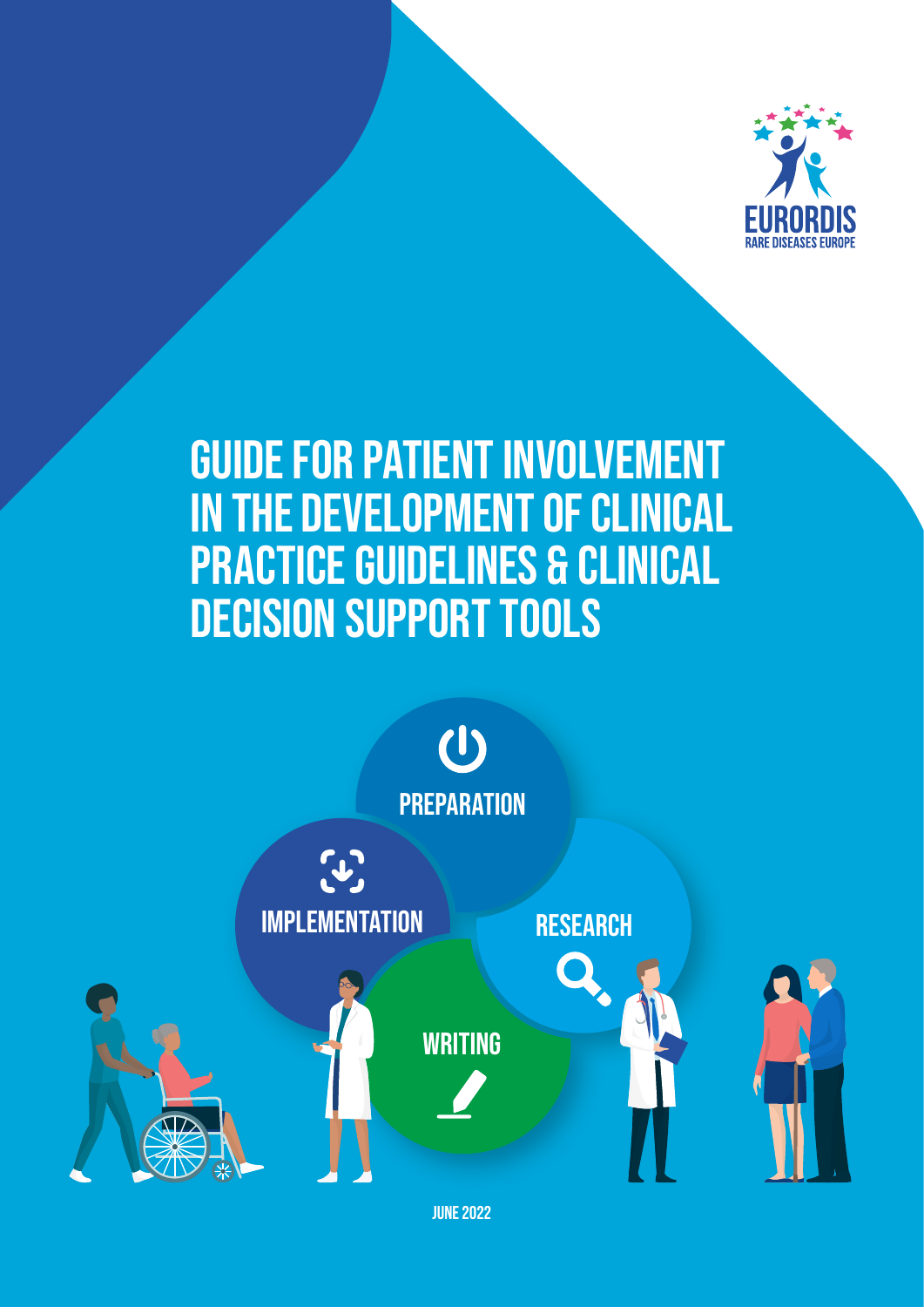# Table of contents

| How are CPGs developed and how can patients be involved in their development?4                                             |
|----------------------------------------------------------------------------------------------------------------------------|
| If good CPGs already exist, how can patients be involved in their adaptation and adoption?11                               |
| How are Clinical Decision Support Tools (CDSTs) developed and how can patients be involved in their development? 12        |
| Summary table of patient involvement in the different stages of the CPG development process 13                             |
| Annex 1: How to involve patients in the development of Clinical Practice Guidelines and Clinical Decision Support Tools 14 |
|                                                                                                                            |
|                                                                                                                            |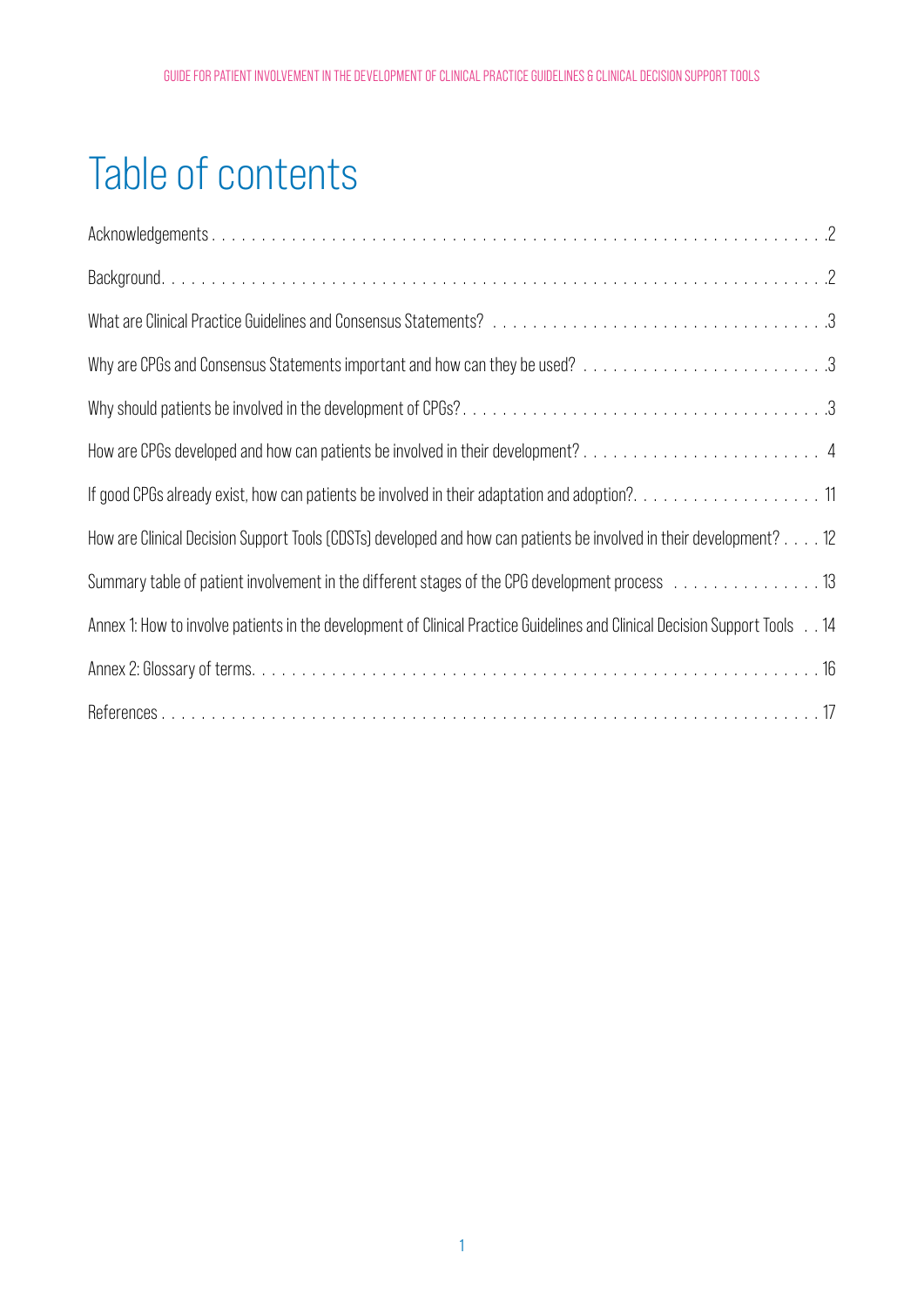# <span id="page-2-0"></span>Acknowledgements

This how-to-guide was developed together with the patient community. EURORDIS wishes to thank the **[European](https://europeanlung.org)  [Lung Foundation](https://europeanlung.org)** and the **European Patient Advocacy Group (ePAG) Working Group on Clinical Practice Guidelines** for their leadership and dedication to the development of this guide.

# **Background**

Patient<sup>1</sup> involvement in clinical guideline development and appraisal is recognised as a fundamental requirement for the development of high-quality Clinical Practice Guidelines (CPGs) and Clinical Decision Support Tools (CDSTs) (AGREE II and GRADE). Patients ensure that the CPG meets their needs and ultimately improve the implementation of CPG recommendations across healthcare systems.

It is important to note that patient involvement in the development of CPGs and CDSTs is even more important in the field of rare diseases due to the scarcity of evidence and the low prevalence of conditions. However, there exist two main barriers to effective patient involvement:

- **1. Perception barriers –** it has been reported that clinicians perceive patient involvement as stifling scientific discussions. However, this perception may change over time [1].
- **2. Capacity barriers –** patients believe that they have insufficient information, for example on terminology or content, and are unwilling to contribute if they do not feel adequately educated [2].

Despite existing barriers, patient involvement in CPG development has evolved from patients being presented the final CPG prior to publication, to patients now being involved from the outset [1]. High quality capacity building for patient involvement in CPGs and other CDSTs now exists, for example via the **[European Patient Ambassador](https://elearning.epaponline.eu/)  [Programme](https://elearning.epaponline.eu/)** of the **[European Lung Foundation](https://europeanlung.org)**.

EURORDIS, in collaboration with the patient community, has developed this practical guide to address the abovementioned barriers and support the involvement of patients in the development of CPGs and Consensus Statements. This guide draws on the European Reference Networks (ERNs) methodological handbooks to develop, adapt and adopt **C[linical Practice Guidelines](https://ern-ithaca.eu/wp-content/uploads/2021/02/Handbook-4-Elaboration_CPG_ERN-Guidelines.pdf)** and **[Consensus Statement](https://ern-ithaca.eu/wp-content/uploads/2021/02/Handbook-5-Elaboration_Clinical_Consensus_Statements_ERN-Guidelines.pdf)s**, as well as on existing best practice for patient involvement in CPG development [3–6]. Additionally, in this document you will find:

- **• A planning and tracking** tool which will assist you in keeping a record of where and how you involve patients in your project **(Annex 1, pages 13 - 14).**
- **• A glossary of terms** to help you to better understand and navigate CPGs and Consensus Statements methodology and jargon **(Annex 2, page 15)**.

<sup>1.</sup> In this document, the term "patient" is used to refer to individual patients, carers or relatives and representatives of patient organisations.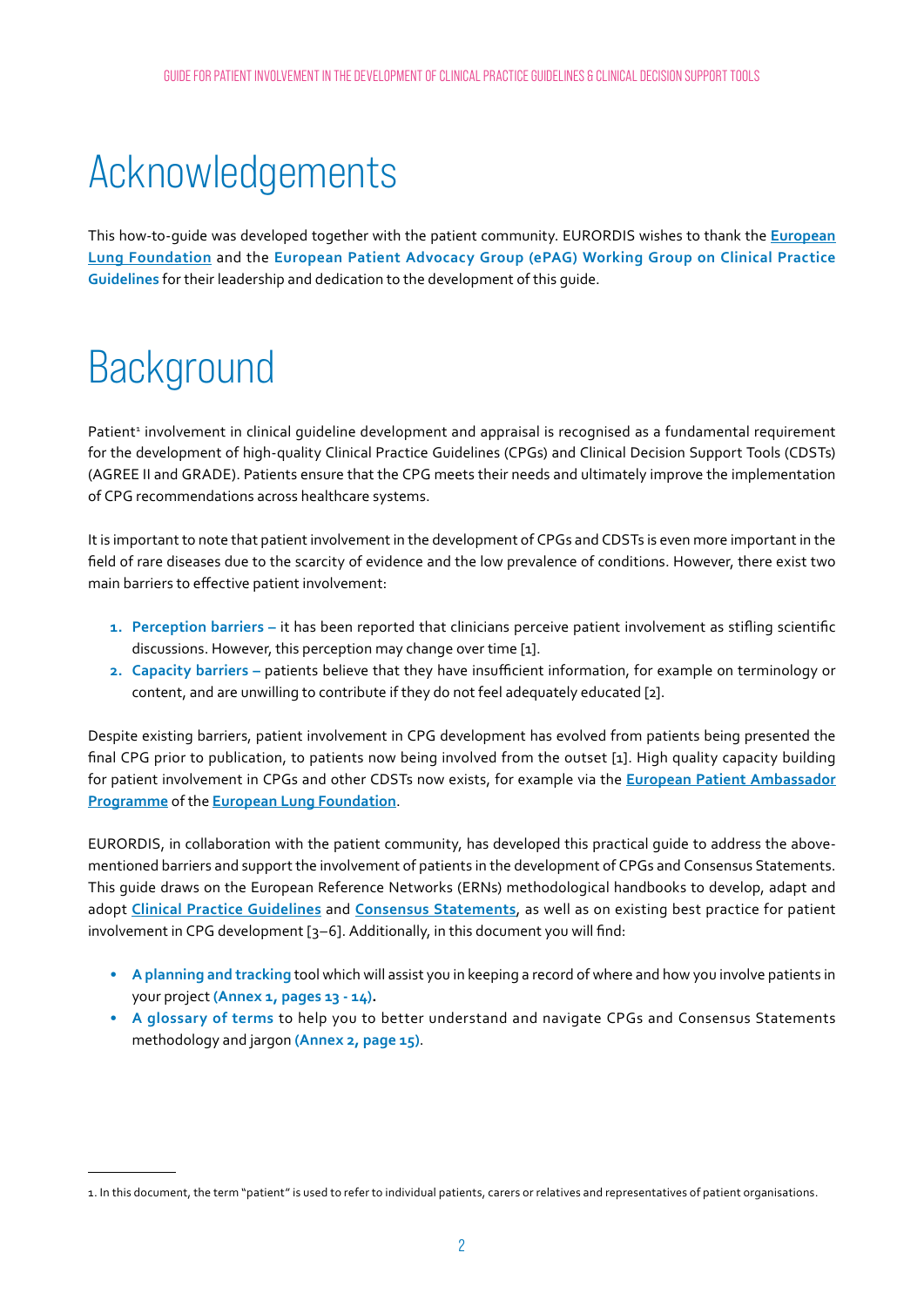# <span id="page-3-0"></span>What are Clinical Practice Guidelines and Consensus Statements?

CPGs are statements that support decision making in a specific clinical circumstance typically related to screening, diagnosis, surveillance, treatment or long-term follow up [7,8]. They are based on a systematic evaluation of the most up-to-date medical/scientific evidence. On the other hand, Clinical Decision Support Tools (CDSTs) are usually based on the consensus of experts' opinion and clinical experience, in areas where there is limited published scientific evidence available, due, for example, to the small population sizes such as in rare diseases [9].

## Why are CPGs and Consensus Statements important and how can they be used?

CPGs and Consensus Statements are useful and powerful tools for both patients and healthcare professionals that [7,8]:

- **•** allow clinicians, experts and non-experts, as well as the patient community, to make recommendations and/or outline best practices on diagnosis, care and/or treatment based on the best available evidence derived from reliable clinical research and practice.
- **•** reinforce patients' trust in healthcare services and ensure that they have access to the best existing care possible.
- **•** encourage a common and standardised approach to diagnosis and clinical management.
- **•** leave room for variations, based on clinical judgment, as long as these are justified [10]. CPGs are guidelines and not legally binding standards for care; therefore, clinicians are not obliged to follow the recommendations if they don't think they are suitable for certain patients. Care should be informed by CPGs but tailored to the specific needs of each patient and their presentation.

# Why should patients be involved in the development of CPGs?

Involving patients helps to identify issues from the holistic perspective of a lived-experience expert, which may be overlooked by clinicians. Highlighting areas where the patients' perspective differs from that of healthcare professionals will ensure that CPGs address key issues of concern to patients.

Patients can contribute to the CPG development process and discussions internally by being active members of the **Guideline Development Group** supported by a **Patient Advisory Board.** External engagement with the community can be organised via focus groups, priority setting surveys, expert panels and other consultation methods.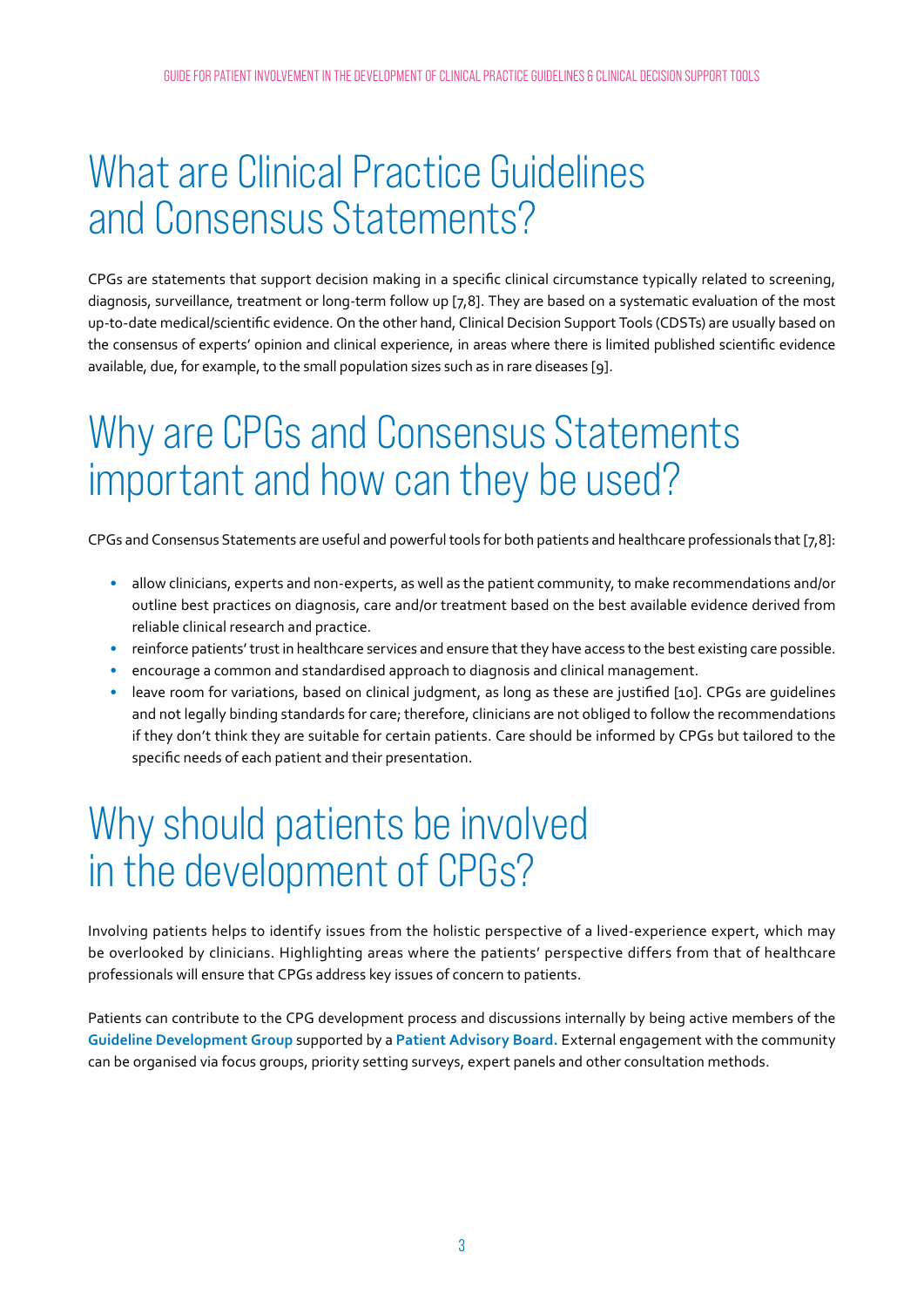# <span id="page-4-0"></span>How are CPGs developed and how can patients be involved in their development?

CPGs are developed following a stepwise process, structured under the following 4 main stages: **1) Preparation, 2) Research, 3) Writing** and **4) Implementation.** Patients can be involved in CPG development throughout these 4 major stages.

### 4 STAGE PROCESS



The main added value of patients' involvement resides in shaping the CPG scope to best meet their needs, as well as weighing the benefits and harms of clinical decisions, and expressing their preferences based on the balance between desirable and undesirable effects [11].

This guide walks you through the role of patients in the different stages of CPG development and suggests different methods to support patient involvement as a valued partner in the process. The **Summary Table** (page 12) provides a snapshot of *why, where* and *how* patients can be involved in each of the **4 stages** of the CPG process. Additionally, **Annex 1** (pages 13-14) provides a checklist that can help you to plan and keep track of how you involve patients in your project.

### STAGE 1: PREPARATION

The **Preparation Stage** is the time to plan and make important decisions, i.e., define your priorities and goals. Patient involvement should be considered and defined in this stage before the development of the CPG has started [11]. Early patient involvement and consultation will allow the Chair of the **Core Team,** who leads the development of the **Guideline Development Group,** to set expectations for why and where patients will be involved at the different stages of the development process and how their input will be integrated [5].

The **Preparation stage** can be broken down into 3 activities:

#### **1.1 Topic prioritisation**

The general topic of the CPG must be first selected, prioritised and approved, including the disease area and the specific clinical circumstance, for example: *Is it a guideline for diagnosis, surveillance, or overall disease management? Which clinical circumstances and presentations should be included?*

Patient input is critical at this stage to ensure topic prioritisation is in line with the expectations, needs and experiences of the patient community [3,5,6,12].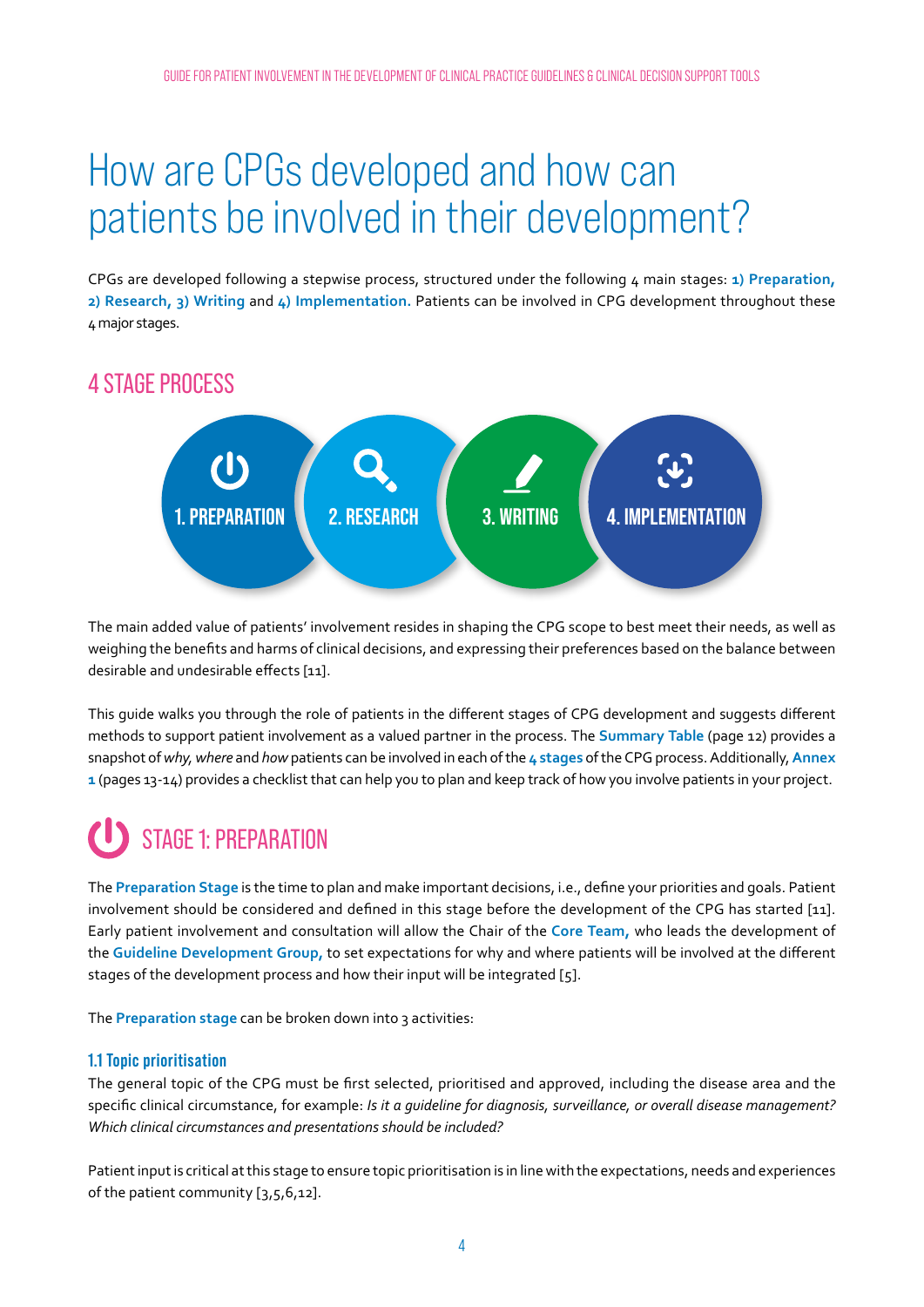#### **1.2 Team assembly**

The development of CPGs is typically led by a small **Core Team** integrated by a multidisciplinary team of healthcare professionals who are experts in the clinical circumstances addressed by the guideline. The Core Team will identify the extended members of the **Guideline Development Group.** Patients should be part of this extended group, alongside healthcare professionals [12].

To articulate patient involvement in the **Guideline Development Group,** it is recommended to set up a **Patient Advisory Group** formed by 8-10 patients, when possible [3–6]. The **Chair of the Patient Advisory Group** (Patient Lead) would then join the **Core Team** and **Guideline Development Group** as a member to relay feedback and represent the patients' views [12].

To manage expectations, there should be clear communication from the outset about the role of patients including *why, when* and *how* patient involvement will occur throughout the development process [2].

#### **1.3 CPG scoping**

Once the overall topic is determined and the group has been established, the scope of the CPG is defined by specifying the **P**opulation, **I**ntervention, **C**omparison and **O**utcome **(PICO)** that the guideline will address. Patients have a critical role at this point as they can [3,5,6,12]:

- **• advise on the guideline scope,** including the target population, intervention, comparative treatment and also clinical questions, suggesting or highlighting factors and parameters that should be used to search the published literature.
- **• select meaningful outcome measures** and also review the outcome measures that will be included in the scope in terms of their relevance and importance to patients.
- **• identify clinical experts and patients** who can contribute or be consulted in defining the CPG scope.

During the **Preparation stage,** it is **recommended** to collect patients' needs, views and preferences on priorities [5,6,12] through joint discussions with healthcare professionals involved in the ERNs, for example during the **Guideline Development Group meetings** (internally), and/or through online surveys, focus groups and other consultation mechanisms (externally).

### **TOP TIPS**

- **• Determine with the Chair of the Core Team and the Patient Lead on** *where, when* **and** *how* **patients and their voices can be integrated into the discussions and development of the CPG, setting expectations and parameters for patient involvement.**
- **• The Chair of the Guideline Development Group can support patients with the ranking of outcomes by summarising the initial outcomes used to scope the CPG and by developing a glossary of terms to explain terminology around clinical outcomes.**
- **• Patients are encouraged to engage with the Chair of the Guideline Development Group if they need additional information to rank and prioritise outcomes.**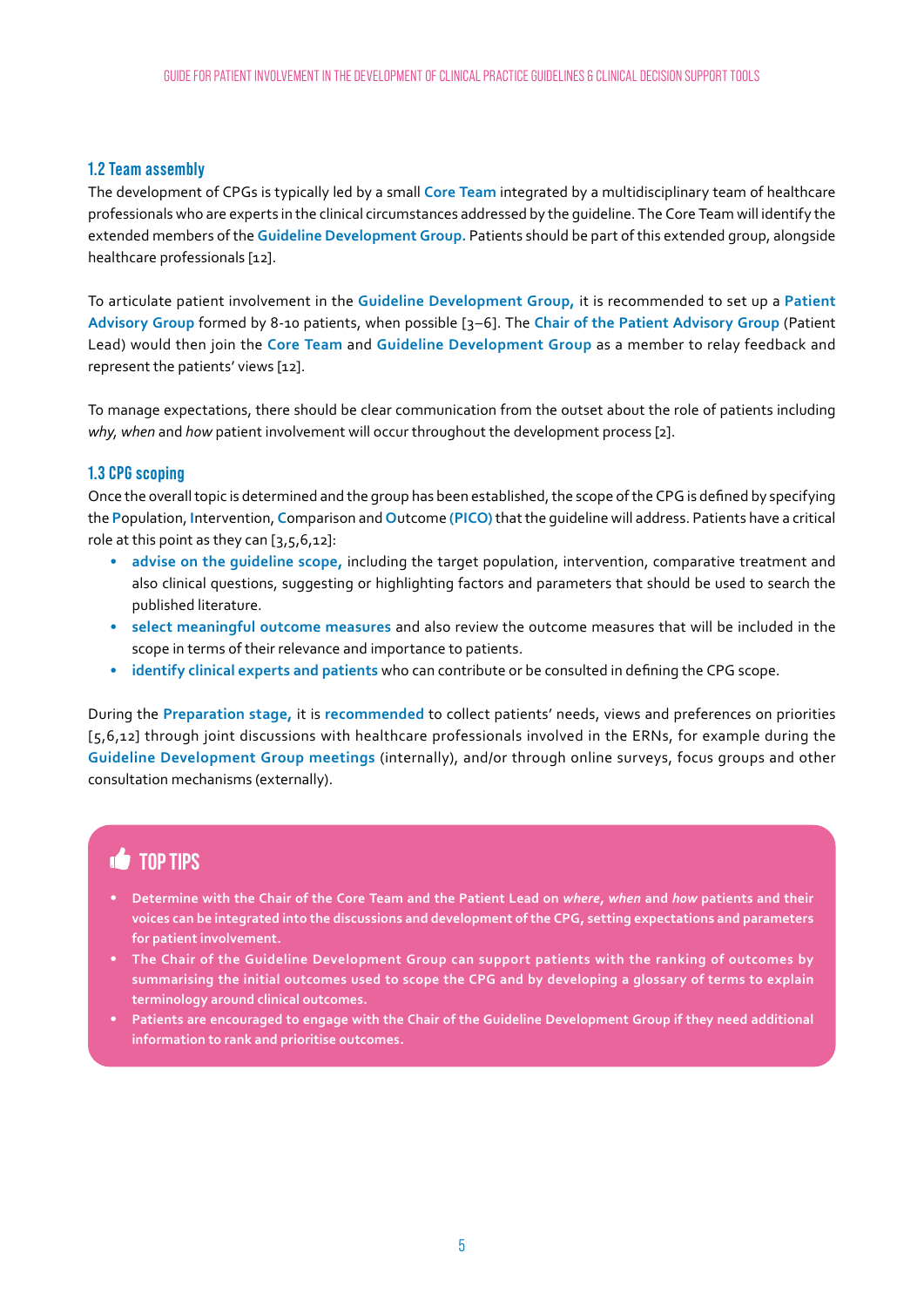## STAGE 2: RESEARCH

In the **Research Stage a literature search and analysis of the literature** is performed to **answer the questions** defined in the **Preparation stage.** The systematic review process is normally led by an individual researcher or a small team and it takes time. The average time to conduct a systematic review is 3-6 months. The involvement of patients and clinical leads at this stage is limited compared to the **Preparation stage.** The **Research stage** can be simply subdivided into 4 activities:

#### **2.1 Literature Search**

The size and quality of the published literature retrieved in the initial search of the literature will determine whether a systematic review of the evidence or a consensus process is pursued.

#### **2.2 Systematic Review**

When there is a substantial body of evidence, a systematic review is conducted. In parallel, where there are gaps in the evidence, a **patient-centred literature search** can complement the systematic review of the medical literature. For example, searching for articles directly reporting the **patient experience** (e.g. interviews or focus groups), can be an effective strategy to capture and integrate patient views that might be missing in the scientific publications [ $5,12$ ].

#### **2.3 Consensus Process**

The low prevalence and small affected populations of the majority of rare diseases directly impacts volume of research and published evidence. Following the completion of the systematic review, the **Guideline Development Group** and **Patient Advisory Group** can identify 'gaps' in the evidence where the Guideline Development Group can draw on the body of clinical expertise and experience to develop consensus-based recommendations. It is important that, despite having gaps in the evidence, the CPGs should not be translated into gaps in treatment. Patient representatives can play an active role in **Delphi consensus building processes.** The formation of consensus recommendations should be developed through a robust methodology such as a **Delphi approach.**

#### **2.4 Grading**

The **synthesis** and **appraisal of the evidence** using the **GRADE** (Grading of Recommendations Assessment, Development and Evaluation) method is a highly technical methodology that requires differentiated and unbiased expertise. Typically, the **Guideline Development Group,** including the patients involved in this group, will receive updates and further questions throughout this step [5,12]. Patient consultation at this stage may allow for the generation of opinions on patient values and preferences, equity, acceptability (e.g. *the benefits and harms of the recommendation*), and feasibility [12].

It is **recommended** that during the **Research stage,** patient views can be externally elicited to provide comments, e.g. *whether the questions addressed are relevant to them and will make a positive impact on patient care, or whether important aspects of the experience of illness are considered, via focus groups, surveys or by conducting social media listening* (i.e., collecting data from online discussion forums or social media) [5,6,12].

### **TOP TIPS**

**Patients can gather information about patient experiences of the topic to help supplement the scientific literature while the systematic review is underway. This could be through:** 

- **• Patient-centred literature review of published research (e.g. interviews, focus groups)**
- **• Review of patient experiences in blogs, online discussion groups and social media**
- **• Consultation with their patient community (e.g. survey, discussion groups**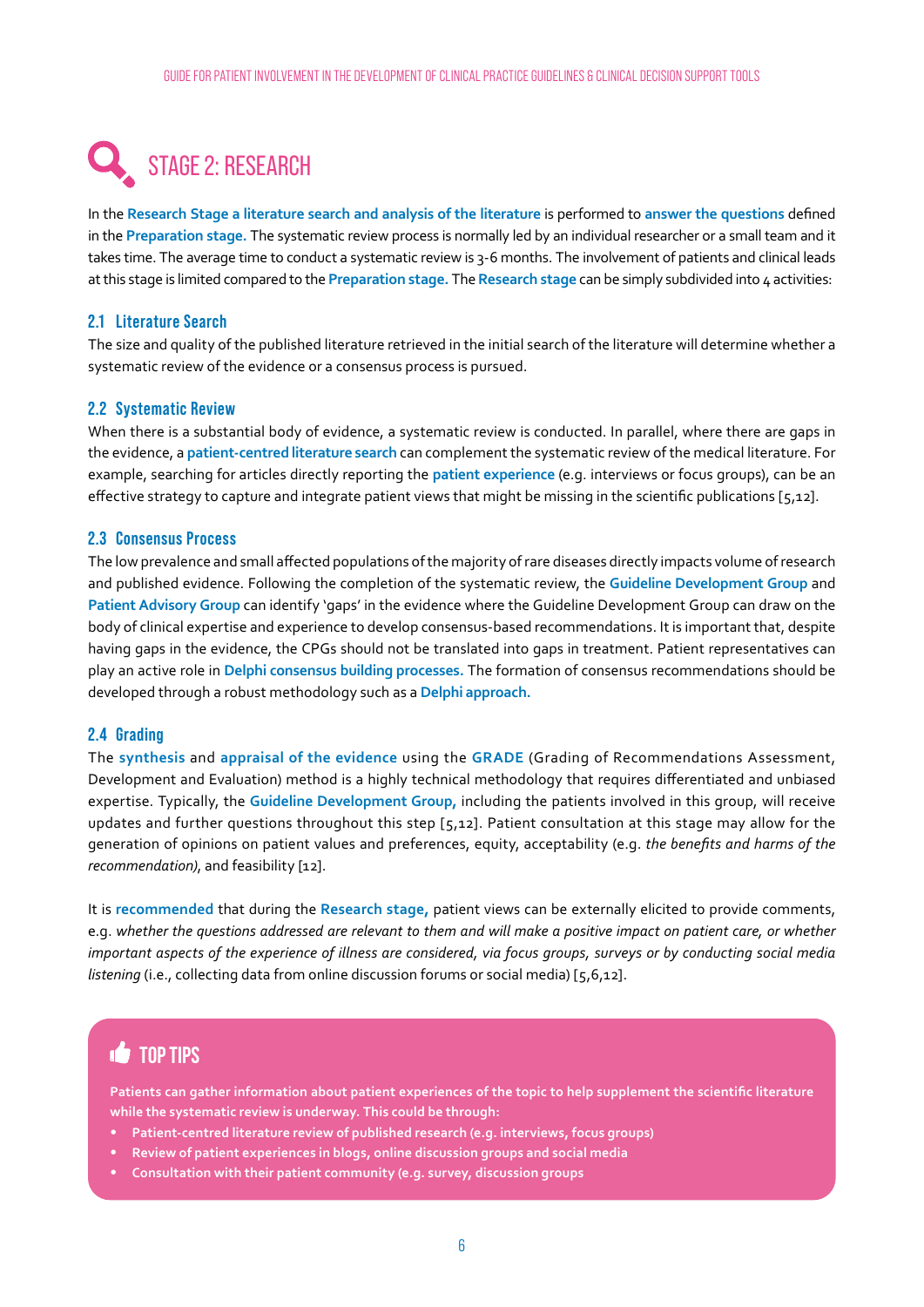### STAGE 3: WRITING STAGE

The **Writing Stage** can be described as the point where the **Guideline Development Group** "goes from evidence to recommendations" [5,12].

Patient input here can help create a good balance between what clinicians need to guide their decision-making, and **what is important to patients,** informed by their **preferences based on weighing the benefits and harms** for a specific intervention.

Individuals will have different views, so it will be important to consider perspectives beyond those of patients sitting on the **Guideline Development Group,** including the results of the patient literature review, survey data or the views of the wider **Patient Advisory Group.**

#### **3.1 Pre-meeting with Patient Advisory Group to discuss evidence**

The research lead can present the evidence and findings from the systematic review to the **Patient Advisory Group.** The **Patient Advisory Group** can discuss the different aspects of the evidence as a group and formulate feedback that can be shared with the **Core Team** and the **Guideline Development Group.**

#### **3.2. Evidence to decision meeting**

Patient representatives from the **Patient Advisory Group** should be involved and supported to contribute to the 'Evidence to Decision Meeting' in order to provide transparency of the discussions and rational for formulating the initial recommendations.

#### **3.3 Developing recommendations**

Emerging recommendations can be shared with the **Patient Advisory Group** as part of their development. Patient input here can help find a good balance between what **clinicians need** to guide their decision-making, and what is **important to patients,** informed by their **preferences based on weighing up the benefits and harms** for a specific intervention.

Patients can be involved in the following **3** activities [5]:

- **1.** provide valuable insights into how the recommendations can work in practice and make sure the final CPGs are useful in the real world by contributing to the development of the recommendations.
- **2.** review the draft CPGs and verify that patient views have been incorporated and addressed, e.g. highlight evidence gaps in areas that they consider important, such as discomfort.
- **3.** be included as co-authors or noted in the acknowledgements.

At this stage, patients' involvement can focus on [5,12]:

- **1.** explaining to what extent they value an intervention *(e.g., position themselves in terms of how they perceive the benefits and harms of a given medication).*
- **2.** helping to reflect on the varied preferences of patients and the factors they consider when making choices about their treatment *(e.g., would patients adhere to a certain medication scheme?).*
- **3.** expressing whether they feel an intervention promotes equity *(e.g., is this intervention accessible to those living in rural areas?).*
- **4.** reviewing the wording of the recommendation.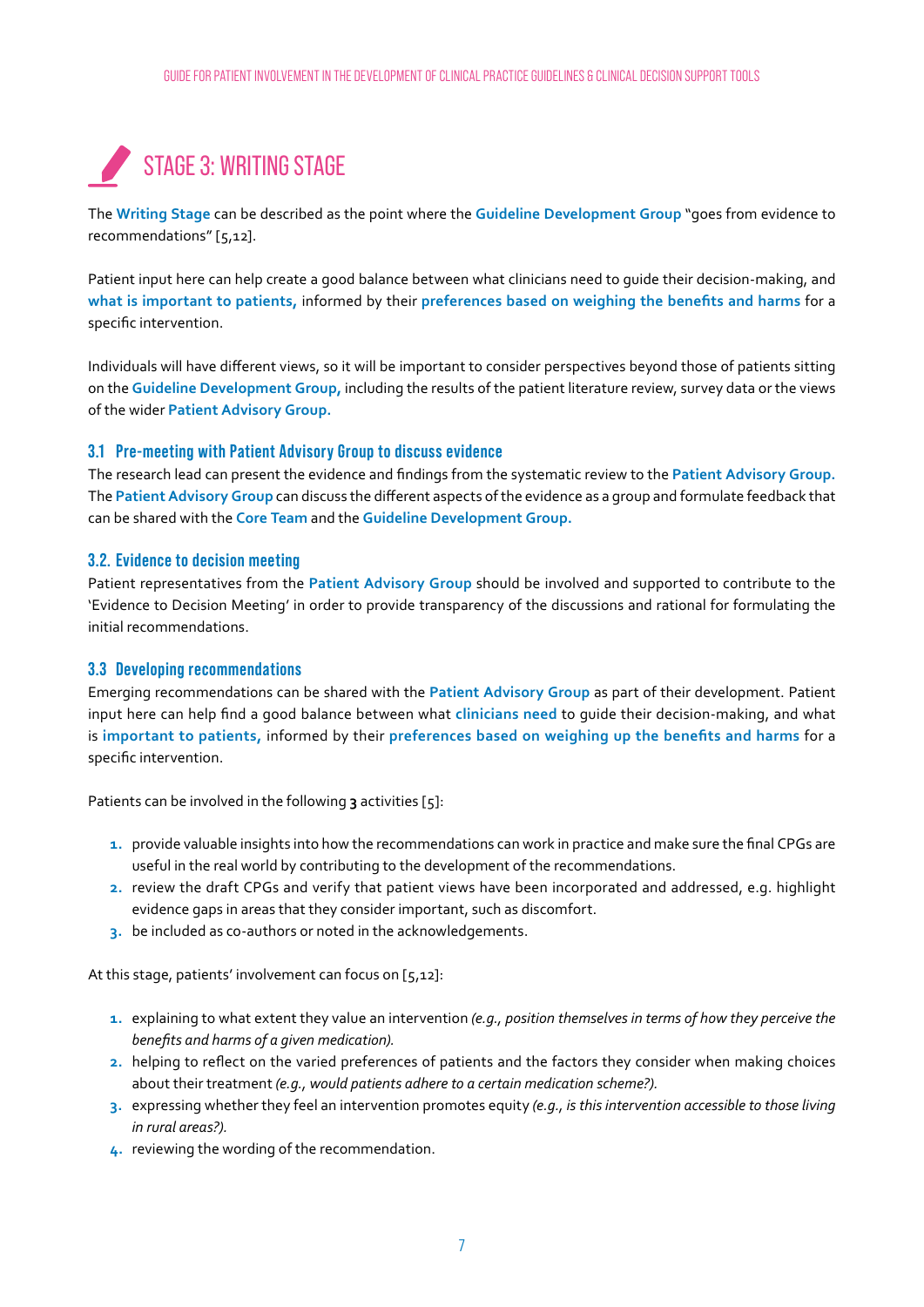During the **Writing stage** it is **recommended** to systematically involve patients in internal meetings (e.g. the *'evidence to decision meetings' of the Guideline Development Groups and Patient Advisory Group meetings*), by participating in expert panels and through participation in consensus procedures (e.g. Delphi process) [13,14].

### **TOP TIPS**

- **• Patients in the Patient Advisory Group can together review the emerging evidence and recommendations, weighing the harms and benefits. Preferences can be reported back to the Guideline Development Group by the Patient Lead.**
- **•** The Guideline Development Group can present the *draft and final recommendations* to the Patient Advisory **Group and check their understandability, soundness and usefulness for the guideline target population.**
- **• The initial recommendation and evidence should be presented to the patients by the lead researcher or the lead of the Core Team to enable a reflection on the important elements, whether these are medical or quality of life factors, to facilitate the formulation of a consensus to refine the working of the recommendation.**
- **• Patients can put the spotlight on where gaps in clinical evidence can be found, and their needs at specific points of treatment pathways to drive future research.**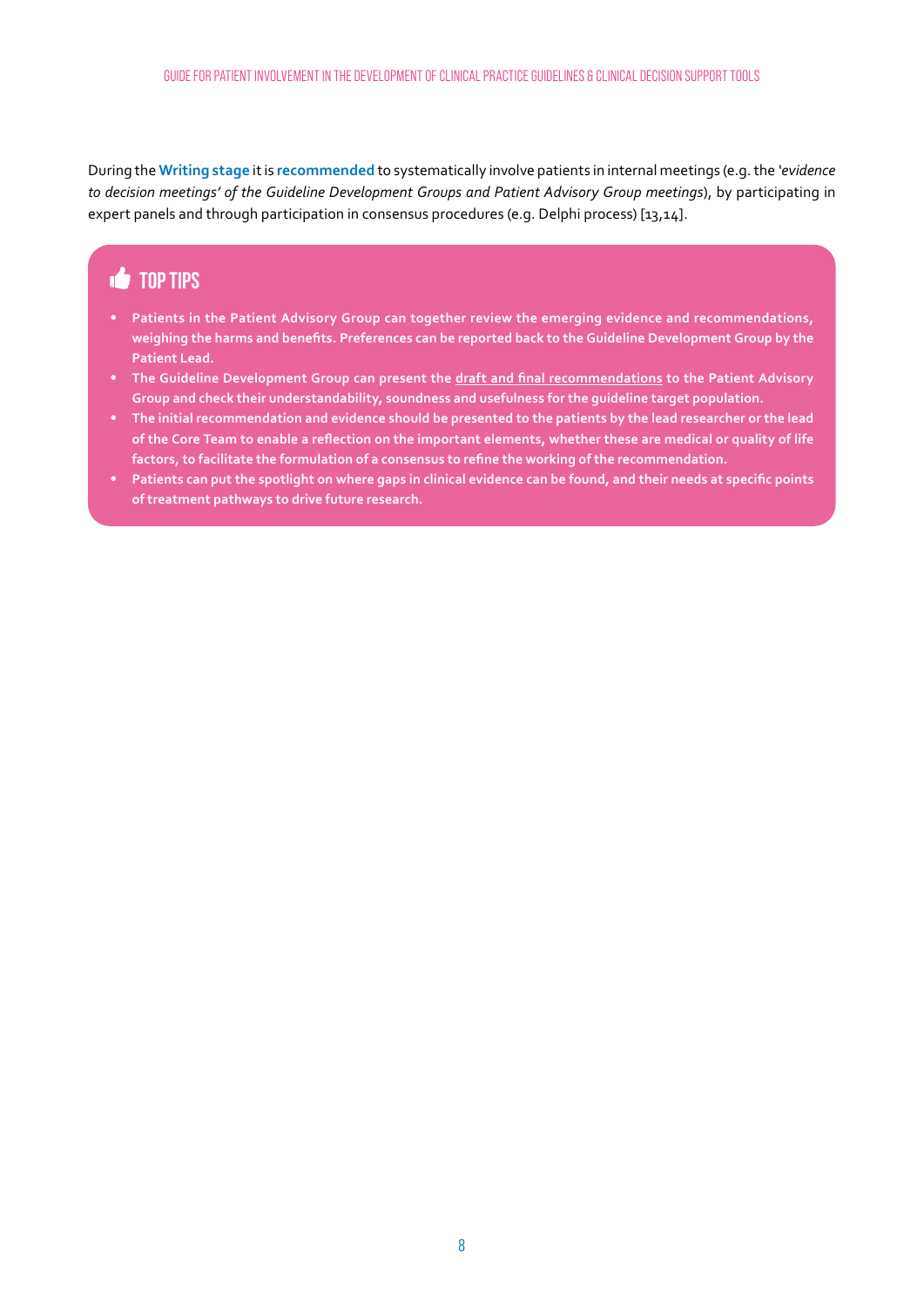## **STAGE 4: IMPLEMENTATION STAGE**

The **implementation stage** is where a CPG will be **published, disseminated** and **communicated.** This is a crucial stage as implementing the CPG ensures that healthcare professionals, patients and healthcare systems will benefit from the pooled knowledge and recommendations [15]. Hence, although dissemination and communication in clinical settings are key to ensure proper implementation, outreach and communication around the CPG should also target other stakeholders.

The **implementation stage** can be divided into the following **3** activities:

#### **4.1 Publish**

Before publication, the **Guideline Development Group** usually sends the final CPG for peer review, involving peers in a professional society, publication in a leading journal, etc.. Publication in a peer-reviewed journal enhances the scientific credentials of the CPG and acts as a **"stamp of approval"**.

Patients can also show their support for the CPG recommendations by endorsing them as well as co-developing – alongside professionals – **'patient-professional perspective articles'** and developing plain language summary of the CPG.

#### **4.2 Disseminate & Communicate**

Effective dissemination and communication of a CPG is the rate limiting factor for access to the evidence-based care captured in the CPG. Careful consideration and investment in active dissemination and communication by all stakeholders is therefore key to enable patients to benefit from evidence-based care.

Promoting CPG dissemination can be done by creating awareness through lay versions. Ideally, patients involved in the development of the CPG should also contribute to developing the lay versions [16].

#### **4.3 Implement**

Given the importance of the **Implementation Stage,** a working group should be established to carefully plan the activities, i.e., planning the implementation, analysing the context and drafting an **implementation roadmap,** including the development of actions to measure implementation and allow for continuous improvement [15]. Patients can assist with this last stage by participating in the **implementation working group** [3,5,15,16]. By offering a comprehensive and unique perspective, patients are essential participants, thereby facilitating a better context analysis (e.g. *identifying any resistance with particular recommendations*) and ensuring that relevant and meaningful aims and outcomes are established.

During the **Implementation Stage**, it is recommended to involve patients internally in meetings (e.g. *implementation and CPG lay language working groups)* as well as externally via surveys to test the **implementation roadmap** [3,15].

### **TOP TIPS**

- **• Patients can be involved in the implementation working group to contribute to the definition of the implementation plan.**
- **• Patients may assist with CPG dissemination and access to treatment information. These foster shared patientclinician decision-making and development of patient summaries.**
- **• Patients can be involved in implementation activities to both patient and professional audiences, e.g. as patient speakers in training webinars, advocacy activities to support implementation at a national and European level.**
- **• Patient organisations can help drive health system change through advocacy activities to promote evidencebased care.**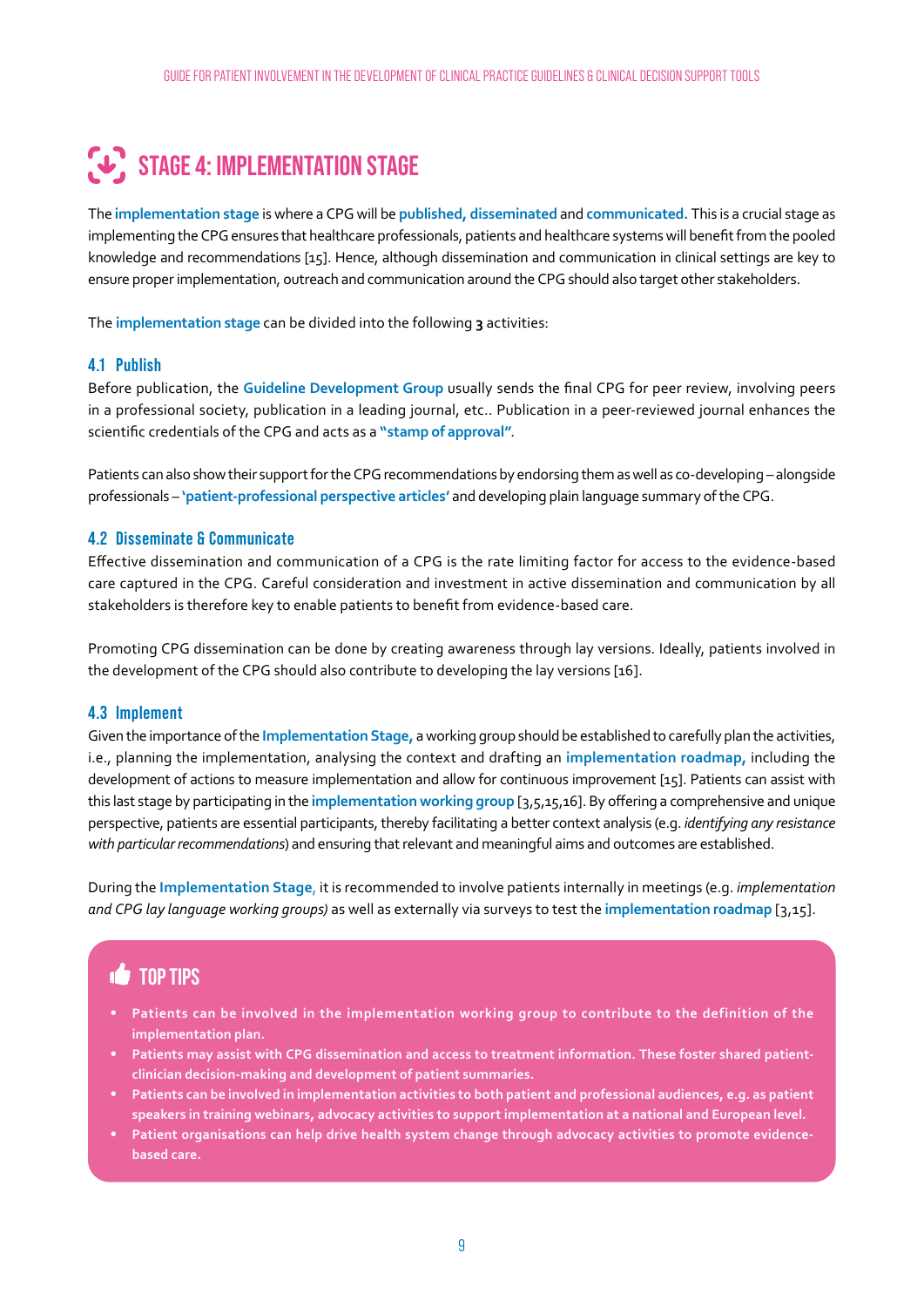### **SUMMARY**

Patients play an important role throughout all the stages of CPG development and implementation. As a minimum, based on best practice, the following key activities to involve patients are recommended:

- **a. Preparation stage:** Patient representatives help to define the **CPG scope,** specifically the **PICO** questions and outcomes.
- **a. Research stage:** Patients are involved in the **discussions of the emerging evidence,** identifying gaps for future research and investigation.
- **a. Writing stage:** Patients share their preferences, **weighing the benefits and harms** and supporting the wording of the **draft and final recommendations.**
- **b. Implementation stage:** Patients support the **CPG dissemination** and ensure patients have access to treatment information, which fosters shared patient-clinician decision-making and the development of patient summaries [1].

### **ADDITIONAL RESOURCES**

- **•** [ePAG Good Practices: Clinical Practice Guideline development](https://www.youtube.com/watch?v=dzE9dnCfVq4), [PowerPoint presentation](https://download2.eurordis.org/epag/factsheets/ePAG%20Exchange%20of%20Good%20Practices_Patient%20Engagement%20in%20CPGs.pdf) and [factsheet](https://download2.eurordis.org/epag/factsheets/ePAG%20Exchange%20of%20Good%20Practices_Patient%20Engagement%20in%20CPGs%20%281%29.pdf)
- **•** [Webinar patient involvement in clinical practice guideline development](https://www.youtube.com/watch?v=TfKJBkOR-o0)
- **•** Webinar *["How-To-Guide On Implementation of an ERN Guideline"](https://youtu.be/EIYn5VOpTHs)*
- **•** [ePAG good practice webinar: Patient involvement in identifying unmet needs on clinical patient guidelines](https://www.eurordis.org/tv?vId=2306&cId=0&wId=31) and [resulting paper](https://rmdopen.bmj.com/content/4/Suppl_1)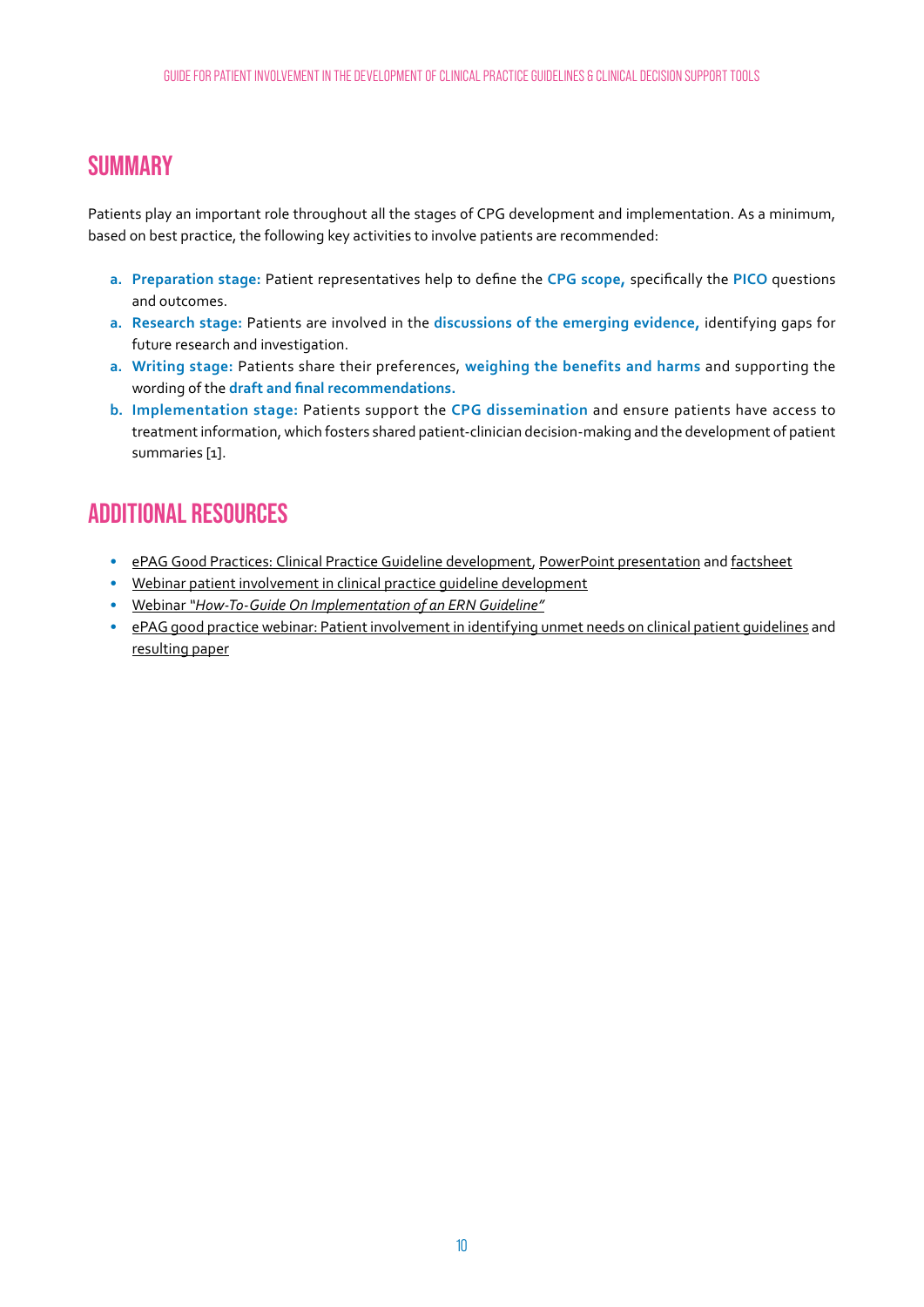# <span id="page-11-0"></span>If good CPGs already exist, how can patients be involved in their adaptation and adoption?

When there is already a CPG available, it might not be necessary to develop a new one. In those cases, a multidisciplinary **CPG Adoption & Adaptation Working Group** can be set up to adopt or adapt an existing CPG. It is recommended that patients should be part of this working group.

The first step to decide whether a CPG should be **adopted** or **adapted** is to assess its independence and quality. Patients can be part of this review process [17].

The working group should assess if each recommendation included in the CPG is **acceptable** and **applicable** [17], determining if it considers both health benefits and risks and whether its implementation is useful for patients, promotes appropriate care and reduces inappropriate or harmful care.

The evaluation of an existing CPG for **adoption** is a simple process, using the **Appraisal of Guidelines for Research & Evaluation Instrument 'AGREE II'** instrument to inform a recommendation for **adoption** [17].

The working group should also review if any new evidence has been published since the CPG was published. If there is new evidence, then the CPG can be **adapted using the 'Adapt' methodology.** Adapting an existing CPG includes the following stages (1) definition of specific questions that need to be answered by the CPG; (2) assessment of CPG quality and independence; (3) systematic review; and  $(4)$  writing the recommendations. At the end of the adaptation process, an external review should be performed, and patients and/or carers should be consulted [17].

When adapting existing CPGs, experts should also consider issues related to complexity or ease of use [17]. Another important criterion to consider is the **compatibility of the recommendations** with patient preferences and values in the setting where they are going to be used, e.g. *Is it compatible with the culture and values of the healthcare system where it is to be implemented or does the benefit to be gained from implementing the recommendation make it worthwhile?* 

### **SUMMARY**

Patients should be involved in the process to **adapt** or **adopt** existing CPGs by:

- **a.** being part of the **CPG Adoption & Adaptation Working Group**;
- **b.** being consulted, through different approaches, on their perspective around the **acceptability** and **applicability**  of each recommendation according to their preferences, experiences, and values.

Specifically, the views of patients can be elicited to [17]:

- **• assess the independence and quality** of existing CPGs as part of the review process to decide whether a CPG should be adopted or adapted.
- **• assess acceptability and applicability,** i.e. consider if each recommendation within an existing CPG is **compatible with patient preferences and values** in the setting where it is to be used.
- **• appraise existing guidelines** using the **AGREE II** Tool (for adoption of existing CPGs).
- **• conduct an external review** at the end of the CPG adaptation process, as part of the external review committee, alongside healthcare professionals and managers and policy makers (for adaptation of existing CPGs).
- **• conduct supplementary literature** searches to review certain clinical questions focusing on **patients' values and preferences,** economic analysis, etc.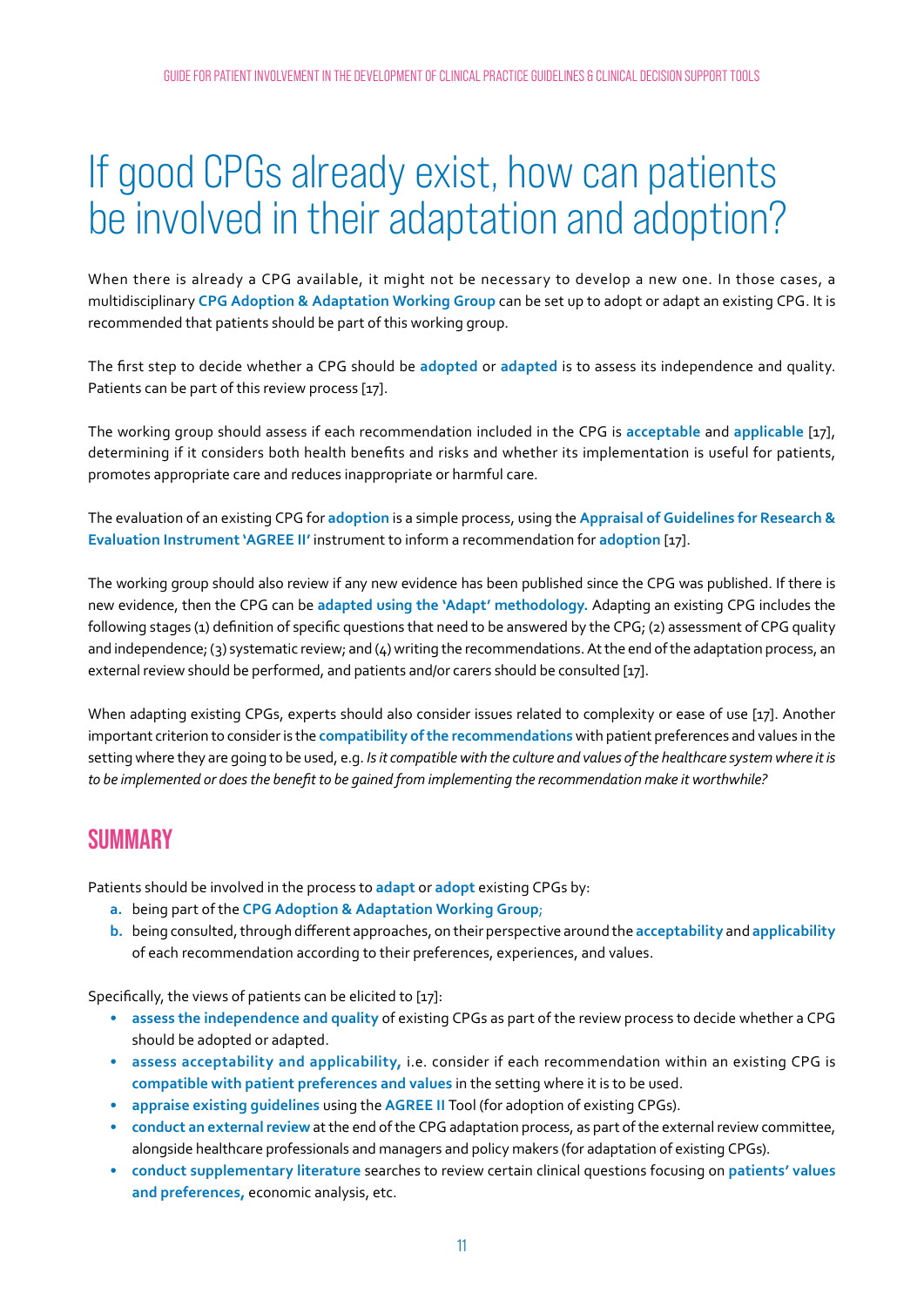## <span id="page-12-0"></span>How are Clinical Decision Support Tools (CDSTs) developed and how can patients be involved in their development?

**Clinical decision support tools (CDSTs)** provide timely and targeted clinical knowledge, patient information, and other health data to help inform and guide decisions about patient care. They encompass a variety of tools to enhance decision-making in the clinical workflow, including, among others, **consensus statements** [18].

The stages involved in the development of **consensus statements** greatly overlap with those of CPG production. Indeed, the main difference is the **level of research/clinical evidence** available. While CPGs are based on high-quality evidence to make recommendations, **consensus statements** are often the best alternative when there is limited published evidence [13].

The development of both instruments should follow systematic methodologies and protocols to ensure their robustness, such as **GRADE** when there is a volume of published evidence, or a **Delphi consensus building approach** where there is limited evidence or where there are gaps in the evidence [13].

Similarly, to CPG development, the involvement of patients in **consensus statements** should happen early on in the process and be sustained throughout to ensure that the final statement reflects the perspectives, needs and interests of both the patients and the clinicians. For the development of **consensus statements,** the **4 stages** identified for CPGs are broadly applicable. However, some adjustments are needed, especially at the research stage where specific **consensus-building procedures** must be applied **(Summary Table, page 12).**

Patients are key stakeholders in consensus processes and should be part of the **Multidisciplinary Consensus Panel** to contribute to **formal consensus-building procedures** i.e., asking a group of people to discuss the topic and come to an agreement to consider gaps in evidence [13].

### **SUMMARY**

Patients can be involved in the process to develop, adapt or adopt **consensus statements** by:

- **a.** integrating the **consensus panel**;
- **b.** taking part in the consensus building process using a **Delphi methodology**;
- **c.** external **review in the appraisal** of existing CDSTs.

Patients' views can be elicited through consensus-building procedures, including [13]:

- **• Delphi method.** This method consists of rounds of **questionnaires,** which different groups of experts (including patients) complete to 1) first understand their **individual views**, and then to 2) understand the **wider views of other stakeholder groups,** with the aim of reaching agreement or consensus amongst the whole panel.
- **• Nominal Group Technique (NGT).** The **NGT** is a structured interaction based on individually generated ideas discussed and ranked in a group session where the consensus panel (incl. patients) voice their opinions.
- **• Consensus Development Conference (CDC).** The **CDC** consists of a panel of 10 experts defining questions, e.g. the appropriateness of the use of a certain treatment, with experts and patients presenting the evidence to the participants of the CDC [19].

### **ADDITIONAL RESOURCES**

**•** [ePAG Good practice webinar: Patient Involvement in the development of Surgical Consensus Statements for](https://www.eurordis.org/tv?vId=2416&cId=0&wId=31)  [Esophageal Atresia \(EA\) disease](https://www.eurordis.org/tv?vId=2416&cId=0&wId=31), [PowerPoint presentation](http://download2.eurordis.org.s3.amazonaws.com/epag/ERNICA_04072019_FINAL.pdf) and [Factsheet](http://download2.eurordis.org.s3.amazonaws.com/epag/ERNICA_Consensus%20Statements_July%202019_FINAL.pdf)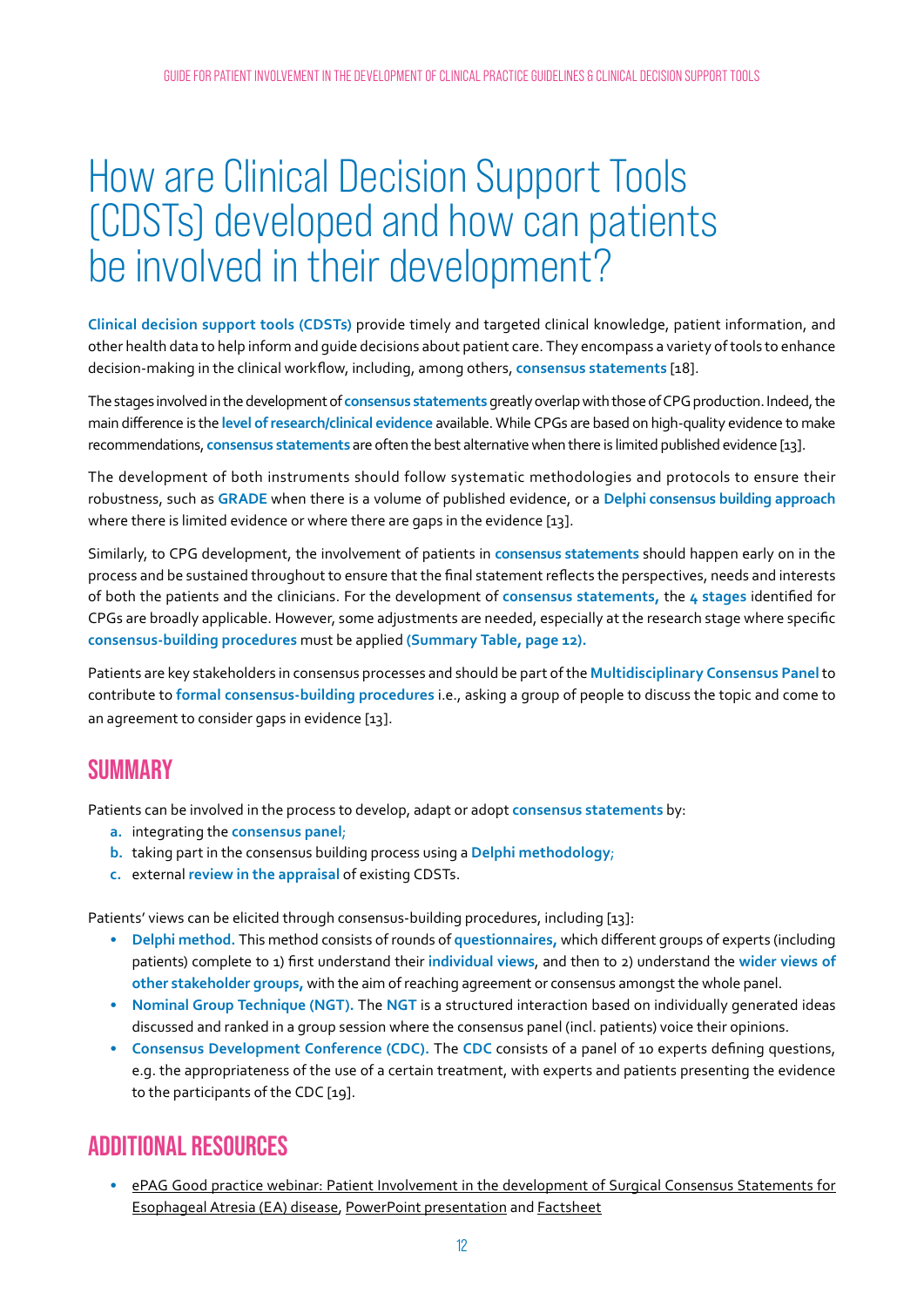## <span id="page-13-0"></span>Summary table of patient involvement in the different stages of the CPG development process

|                                                        | <b>1. PREPARATION</b>                                                                                                                                                                                                                                                                                                                                                                                                                                                                                                                                                                                                                                                                                                                                                              | <b>2. RESEARCH</b>                                                                                                                                                                                                                                                                                                                                                                                                                                                                                                                                                                                                                                             | 3. WRITING                                                                                                                                                                                                                                      | <b>4. IMPLEMENTATION</b>                                                                                                                                                                                                                                                                                                                                                                                                                                                                                                              |
|--------------------------------------------------------|------------------------------------------------------------------------------------------------------------------------------------------------------------------------------------------------------------------------------------------------------------------------------------------------------------------------------------------------------------------------------------------------------------------------------------------------------------------------------------------------------------------------------------------------------------------------------------------------------------------------------------------------------------------------------------------------------------------------------------------------------------------------------------|----------------------------------------------------------------------------------------------------------------------------------------------------------------------------------------------------------------------------------------------------------------------------------------------------------------------------------------------------------------------------------------------------------------------------------------------------------------------------------------------------------------------------------------------------------------------------------------------------------------------------------------------------------------|-------------------------------------------------------------------------------------------------------------------------------------------------------------------------------------------------------------------------------------------------|---------------------------------------------------------------------------------------------------------------------------------------------------------------------------------------------------------------------------------------------------------------------------------------------------------------------------------------------------------------------------------------------------------------------------------------------------------------------------------------------------------------------------------------|
| Main steps in<br>each stage                            | Support & training for patients and<br>clinicians involved in the process<br>• Topic prioritisation/ selection<br>• Team assembly<br>External Consultation on topic<br>• Determining CPG Scope<br>• Formulate PICO Questions                                                                                                                                                                                                                                                                                                                                                                                                                                                                                                                                                       | • Literature Search (search, screening<br>and selecting relevant papers)<br>• Evidence extraction and revision: (i) when there<br>is robust evidence, data extraction for systematic<br>review using GRADE; ii) when evidence is less<br>abundant summarise Key Evidence using modified<br>GRADE; iii) if evidence is very limited or lacking<br>proceed to develop a Consensus Statement*<br>• Consensus-Building                                                                                                                                                                                                                                             | • Translating evidence<br>into recommendations<br>• Formulate<br>Recommendations<br>• Writing CPG<br>• Peer review<br>• Co-author CPG                                                                                                           | • Set up the implementation<br>working group<br>• Develop lay versions<br>• Raise awareness of and<br>disseminate the CPGs                                                                                                                                                                                                                                                                                                                                                                                                            |
| <b>Potential role</b><br>of patient<br>representatives | Early patient <i>input is critical</i> to ensure an agreement on<br>when and how to collect and integrate patient input.<br>Patients can help identify areas where a CPG is<br>needed in their disease area, e.g. a clinical trial<br>has shown a new treatment to be effective and<br>an update to the treatment CPG is needed.<br>Patients should integrate the Guideline Development<br>Group. Additionally, a Patient Advisory group can be<br>set up to ensure patient early and continued CPG input.<br>Patients suggest aspects important to them, e.g. PICO<br>questions (Population, Intervention, Comparison, Outcome).<br>Patients identify outcomes which matter and<br>rank them for importance, e.g. number of flare<br>ups, hospitalisations, quality of life, etc. | Patient role is limited in scientific literature<br>review, particularly in grading evidence.<br>Patient perspectives may be sought via<br>review of patient experiences via published<br>qualitative literature, e.g. focus groups,<br>interviews about experience of diagnosis.<br>Patients may be consulted when using GRADE<br>by weighing the benefits and harms, burdens,<br>and cost of a treatment, raise questions about<br>the practicality of a particular treatment<br>approach and help to ensure that patients<br>will support outcomes of the CPG.<br>Patients may identify evidence gaps in areas<br>they consider important, e.g. discomfort. | Patients play a vital<br>role in developing the<br>recommendations by<br>providing their input<br>during 'evidence to<br>decision' meetings.<br>Patients review draft<br>publication, ensure<br>patient views are included<br>and acknowledged. | Patients should integrate in the<br>multidisciplinary implementation<br>working group (responsible<br>for creating and enforcing<br>the implementation plan)<br>Patients play an important role<br>in developing lay language CPG<br>versions and other products.<br>Patients may help raise awareness<br>of and disseminate CPGs, namely<br>through patient organisations and<br>ERN communication channels, e.g.<br>newsletters, social media channels.<br>Patients can co-develop 'patient-<br>professional perspective' articles. |

\* Note: For the development of consensus statements, the 4 stages identified for CPGs as well as the role of patients in each stage are broadly applicable. However, some adjustments are needed, especially at the research stage where specific **consensus-building procedures** must be applied. Formal consensus-building procedures for Consensus Statement development, either used alone or in combination include: 1) Delphi method; 2) Nominal Group Technique, and 3) Consensus Development Conference [13].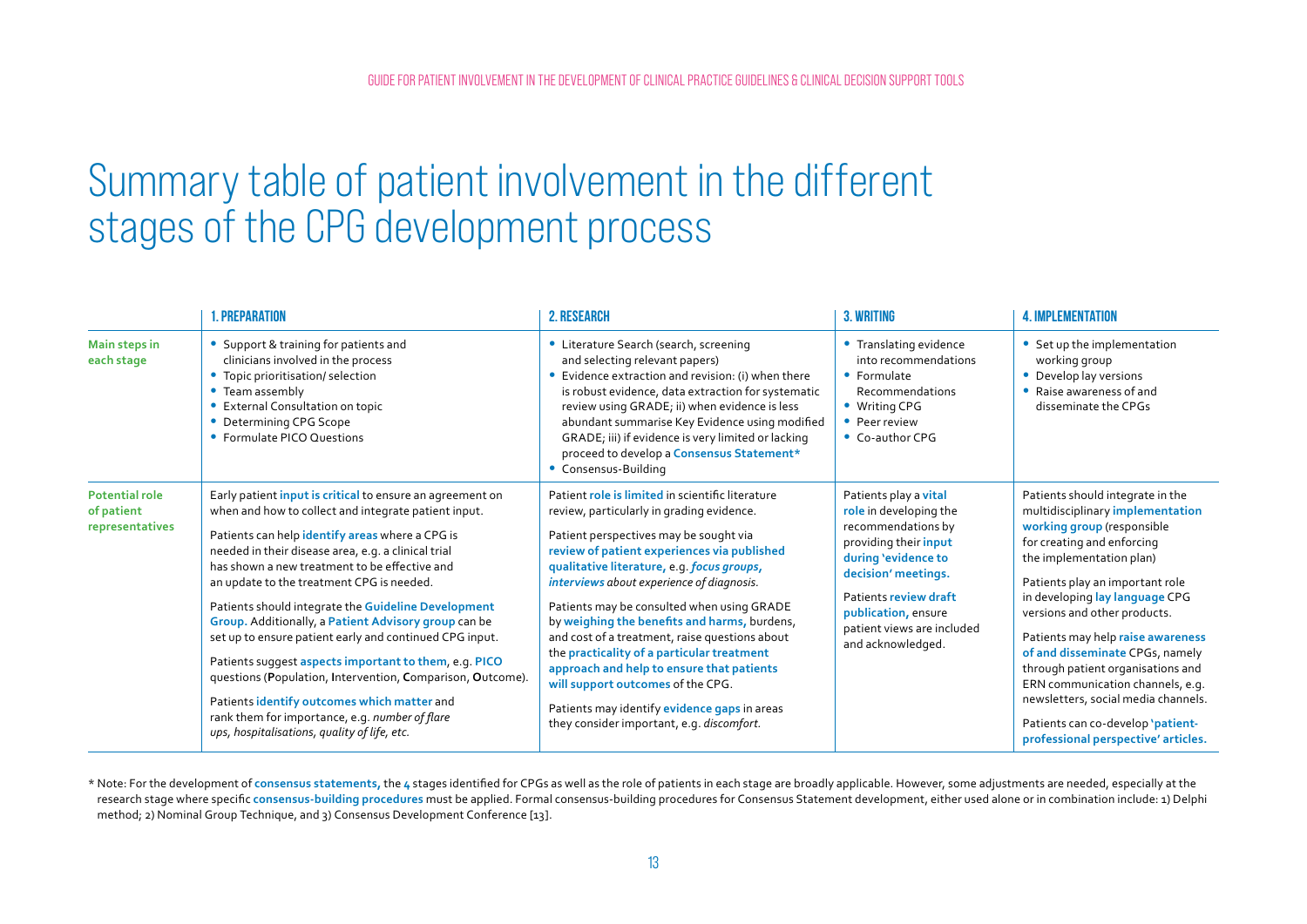# <span id="page-14-0"></span>Annex 1: How to involve patients in the development of Clinical Practice Guidelines and Clinical Decision Support Tools

### YOUR PATIENT INVOLVEMENT ACTION PLANNER AND TRACKER

The involvement of patients in **Clinical Practice Guidelines (CPGs)** and **Clinical Decision Support Tools (CDSTs)**  should be organised early in the process and be sustained.

This checklist can help you plan and keep track of the actions taken to ensure the patient voice is successfully included in the development of **CPGs** and **Consensus Statement development projects.**

This tool is organised into the different Stages (and associated phases) of CPG and CDSTs development and implementation. For each Stage and associated phase, you will find information about how patient involvement can be organised along with questions designed to help your decision-making process and/or record your decisions and actions. It can also serve you and your team to brainstorm, plan and make decisions regarding patient involvement in your CPGs and/or CDSTs.

#### **PREPARATION STAGE**

| <b>Action planner &amp; tracker:</b>                                                                                                                                                                                                                                                                                                                                                                                                                                                                                                                                                                        |
|-------------------------------------------------------------------------------------------------------------------------------------------------------------------------------------------------------------------------------------------------------------------------------------------------------------------------------------------------------------------------------------------------------------------------------------------------------------------------------------------------------------------------------------------------------------------------------------------------------------|
| How are you planning to or how have you already listened to the patient voice during the topic<br>prioritisation? (Select ALL the options that apply)<br>Survey<br>Focus group<br>Dedicated meeting/workshop<br>Not planning to / not included the patient voice at this stage<br>Other (please specify):                                                                                                                                                                                                                                                                                                   |
| <b>Action planner &amp; tracker</b>                                                                                                                                                                                                                                                                                                                                                                                                                                                                                                                                                                         |
| How are you planning to or how have you already included patient representatives in your team?<br>(Select ALL the options that apply)<br>Members of the Guideline Development Group<br>Set up a Patient Advisory Group<br>Not planning to / not included patient representatives in the team<br>Other (please specify):                                                                                                                                                                                                                                                                                     |
| <b>Action planner &amp; tracker</b>                                                                                                                                                                                                                                                                                                                                                                                                                                                                                                                                                                         |
| How are you planning to or how have you already included patient input in PICO definition?<br>(Select ALL the options that apply)<br>Advise on the CPG scope, including the target population, clinical questions, suggesting or highlighting<br>questions that should be used to search the published literature<br>Select meaningful patient-reported outcome measures (PROMs), review and rank the clinical outcomes for<br>the inclusion in the PICO in terms of their relevance and importance<br>Not planning to / not included patient representatives in PICO definition<br>Other (please specify): |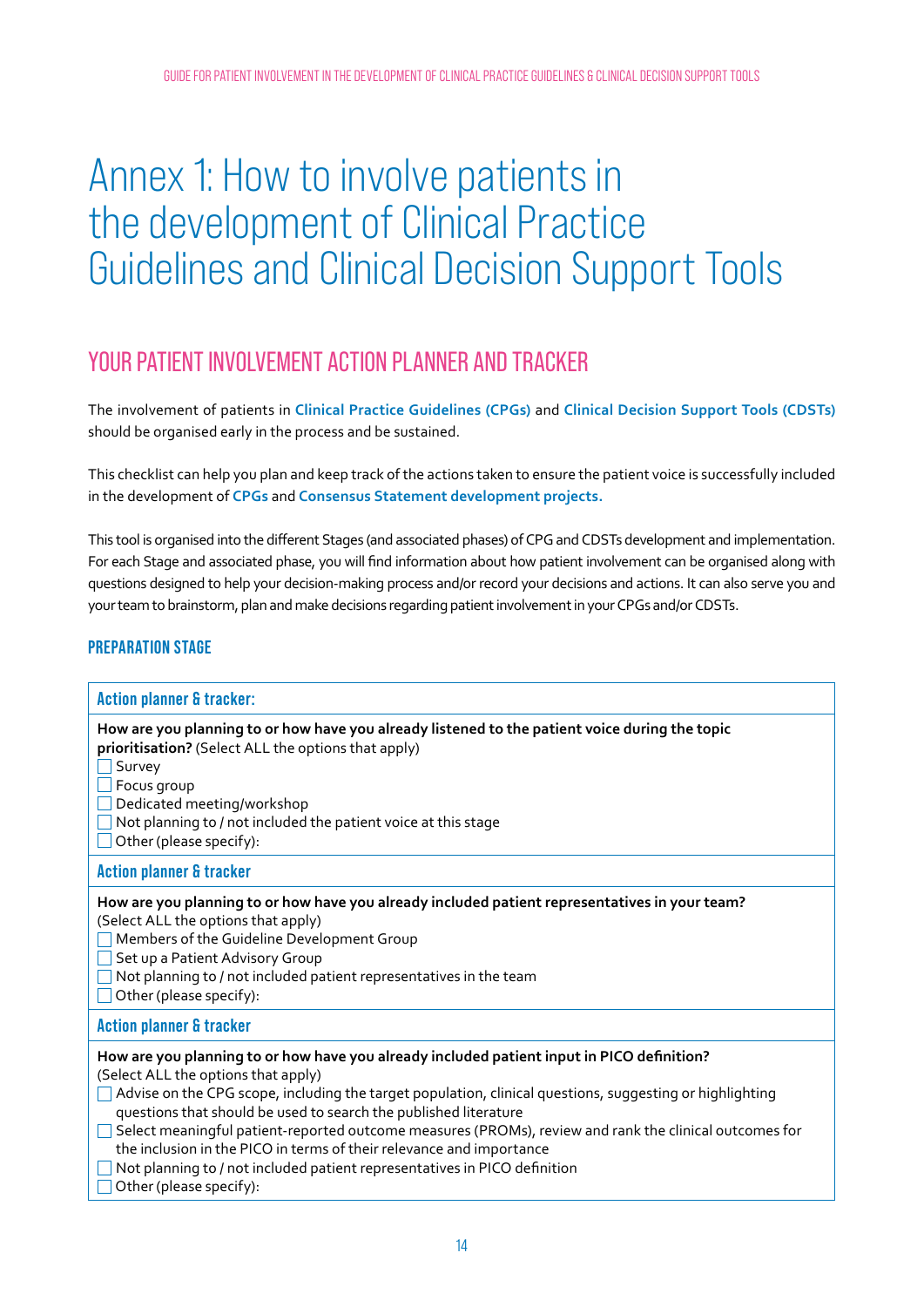#### **RESEARCH STAGE**

#### **Action planner & tracker:**

**How are you planning to or how have you already included patient insights in the research stage?**

- (Select ALL the options that apply) Conducted a patient-centred literature search
- 
- Conducted a survey
- $\Box$  Set up focus groups
- $\Box$  Delphi voting
- Conducted social media listening
- Not planning to / not included patient representatives in the research stage
- Other (please specify):

#### **WRITING STAGE**

#### **Action planner & tracker:**

**How are you planning to or how have you already included patient preferences at this stage?**

(Select ALL the options that apply)

- Consulted patients to inquire about their preference, acceptability and/or feasibility of the interventions included in the recommendations.
- Included patients as reviewers of the draft and final recommendations to ensure understandability, soundness and usefulness to them

Co-authors of the publication

 $\Box$  Included patients in the evidence to decision meetings

- $\Box$  Not planning to / not included patient representatives in the Writing stage
- Other (please specify):

#### **IMPLEMENTATION STAGE**

#### **Action planner & tracker:**

**How are you planning to or how have you already included patient preferences at this stage?**

(Select ALL the options that apply)

 Involved patients in the Implementation Working Group amongst others to co-define the implementation plan  $\Box$  Involved patients to test the implementation roadmap

 $\Box$  Not planning to / not included patient representatives in the Implementation stage.

 $\Box$  Other (please specify):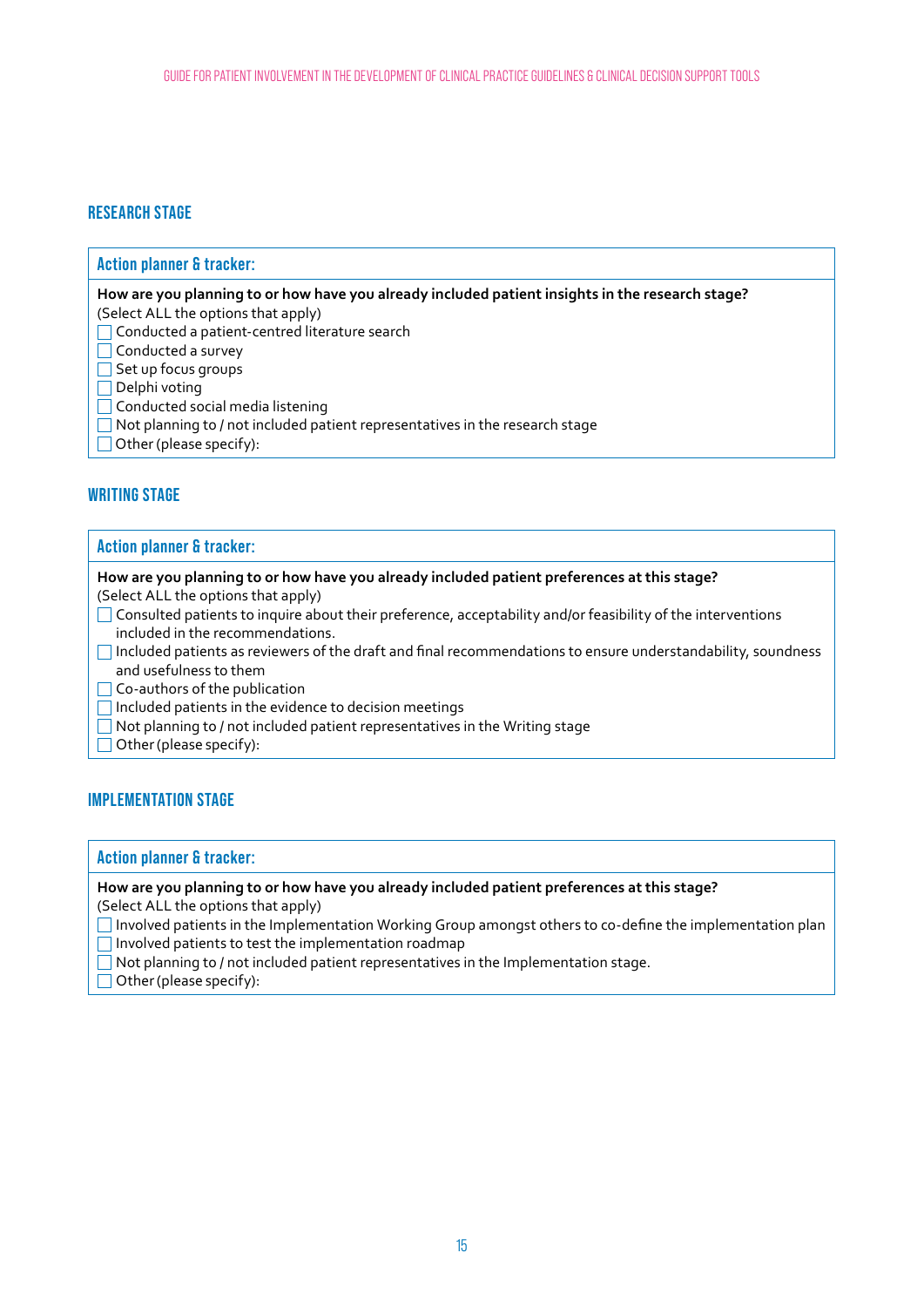# <span id="page-16-0"></span>Annex 2: Glossary of terms

| <b>AGREE II</b>                    | The Appraisal of Guidelines for Research & Evaluation Instrument is a tool<br>developed to evaluate the methodological quality CPGs [20].                                                                                                                                             |
|------------------------------------|---------------------------------------------------------------------------------------------------------------------------------------------------------------------------------------------------------------------------------------------------------------------------------------|
| <b>CDSTs</b>                       | Clinical Decision Support Tools are a variety of different tools that provide<br>timely and targeted clinical knowledge, patient information, and other health<br>information to help inform and guide decisions about patient care.                                                  |
| <b>CDC</b>                         | Consensus Development Conference is a panel of healthcare professionals and<br>patients who define the questions to be answered in a consensus statement [13].                                                                                                                        |
| <b>Consensus Statements</b>        | CDSTs based on consensus of expert opinion and clinical experience. Consensus<br>Statements are very important and commonly created in areas where limited<br>published evidence is available, such as in the field of rare diseases.                                                 |
| <b>CPGs</b>                        | Clinical Practice Guidelines are evidence-based recommendations that establish<br>high-quality patient diagnosis, care, monitoring, treatment and/or follow-up<br>standards.                                                                                                          |
| <b>GRADE</b>                       | Grading of Recommendations Assessment, Development and Evaluation is a<br>method for rating the quality of evidence for systematic reviews and Clinical<br>Practice Guidelines [21].                                                                                                  |
| Delphi method                      | A consensus-building technique based on a series of questionnaire rounds. The<br>responses are aggregated and shared with the group after each round [13,14].                                                                                                                         |
| <b>Guideline Development Group</b> | A group of experts, which should include patient representatives, who lead the<br>planning and development of CPGs.                                                                                                                                                                   |
| <b>ERNs</b>                        | European Reference Networks are 24 virtual networks launched in 2017 with the<br>aim of improving the health care of people living with rare diseases in Europe.                                                                                                                      |
| <b>Focus groups</b>                | Group discussions to explore participants' expertise and experiences. Discussions<br>are led by moderators and ideally observers can be involved to take notes.                                                                                                                       |
| <b>NGT</b>                         | Nominal Group Technique is a structured interaction method in which individually<br>generated ideas are discussed and ranked in a group session.                                                                                                                                      |
| <b>Patient Advisory Group</b>      | A committee formed by 8-10 (when possible) patient representatives to provide<br>advice on CPG development. The PAG chair should integrate the CDG.                                                                                                                                   |
| <b>PICO</b>                        | Population, Intervention, Comparison and Outcome is a framework to help<br>clearly determine, define and structure the different aspects of what will be<br>investigated. PICO helps target the right evidence to use in practice.                                                    |
| <b>PROMs</b>                       | Patient-reported Outcome Measures are questionnaire-based tools that capture<br>a person's perception of their own health and disease. PROMs enable patients to<br>report on their quality of life, daily functioning, symptoms, and other aspects of<br>their health and well-being. |
| <b>Survey</b>                      | Quantitative research method that uses structured and relevant questions to get<br>information on a specific topic from a defined target audience.                                                                                                                                    |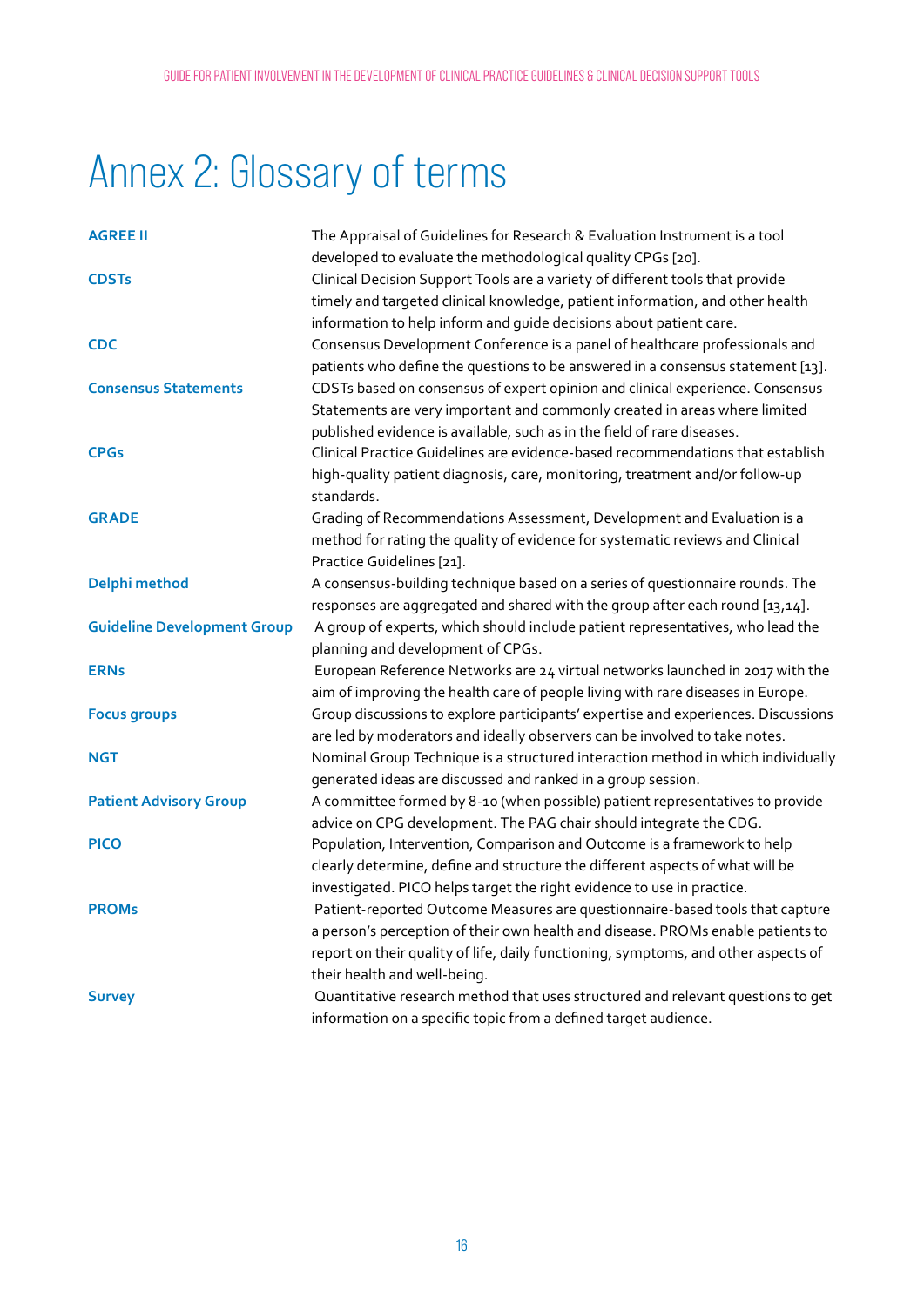### <span id="page-17-0"></span>References

- 1. Chalmers JD, Timothy A, Polverino E, Almagro M, Ruddy T, Powell P, et al. Patient participation in ERS guidelines and research projects: The EMBARC experience. Breathe. 2017;13: 194–207. doi:10.1183/20734735.009517
- 2. Armstrong MJ, Mullins CD, Gronseth GS, Gagliardi AR. Recommendations for patient engagement in guideline development panels: A qualitative focus group study of guideline-naïve patients. PLoS ONE. 2017;12. doi:10.1371/journal.pone.0174329
- 3. EURORDIS. Webinar: "How-To-Guide On Implementation of an ERN Guideline." 2022. Available: [https://www.youtube.com/](https://www.youtube.com/watch?v=EIYn5VOpTHs) [watch?v=EIYn5VOpTHs](https://www.youtube.com/watch?v=EIYn5VOpTHs)
- 4. ReCONNET. What you need to know about CPGs. 2020 [cited 25 Mar 2022]. Available:<https://reconnet.ern-net.eu/about-cpgs/>
- 5. EURORDIS. Webinar: Patient involvement in developing Clinical Practice Guidelines. 2021. Available: [https://www.youtube.com/](https://www.youtube.com/watch?v=TfKJBkOR-o0) [watch?v=TfKJBkOR-o0](https://www.youtube.com/watch?v=TfKJBkOR-o0)
- 6. European Lung Foundation. Our patient input process. 2021 [cited 25 Mar 2022]. Available: [https://europeanlung.org/en/about-us/our](http://https://europeanlung.org/en/about-us/our-patient-input-process/)[patient-input-process/](http://https://europeanlung.org/en/about-us/our-patient-input-process/)
- 7. Sejersen T, del Giovane C, Filippini G, Giacomo Leo C, Meerpohl JJ, Mincarone P, et al. Methodology for production of best practice guidelines for rare diseases Brief title: Methodology for guideline production. DRUGS An International Journal of Public Health. 2014. Available: [www.rarebestpractices.eu](http://www.rarebestpractices.eu).
- 8. Talarico R, Marinello D, Bombardieri S, Burmester G, Fonseca J, Frank C, et al. Clinical practice guidelines adherence, knowledge and awareness in rare and complex connective tissue diseases across Europe: results from the first ERN ReCONNET survey. RMD Open. 2020;6: 0. doi:10.1136/rmdopen-2020-001344
- 9. de Boeck K, Castellani C, Elborn JS. Medical consensus, guidelines, and position papers: A policy for the ECFS. Journal of Cystic Fibrosis. 2014;13: 495–498. doi:10.1016/j.jcf.2014.06.012
- 10. What are clinical practice guidelines? InformedHealth.org [Internet]. Cologne, Germany: Institute for Quality and Efficiency in Health Care (IQWiG); 2006. Available:<https://www.ncbi.nlm.nih.gov/books/NBK390308/>
- 11. Menon D, Stafinski T, Dunn A, Wong-Rieger D. Developing a Patient-Directed Policy Framework for Managing Orphan and Ultra-Orphan Drugs Throughout Their Lifecycle. Patient. 2015;8: 103–117. doi:10.1007/s40271-014-0108-6
- 12. Benavent PG, Fernandez CM, Diez MPB, Vega MB, de Val MSI, Remon LP. Handbook #4: Methodology for the elaboration of Clinical Practice Guidelines for Rare or Low prevalence and Complex Diseases. European Union; 2020. Available: [https://ern-ithaca.eu/wp-content/](https://ern-ithaca.eu/wp-content/uploads/2021/02/Handbook-4-Elaboration_CPG_ERN-Guidelines.pdf) [uploads/2021/02/Handbook-4-Elaboration\\_CPG\\_ERN-Guidelines.pdf](https://ern-ithaca.eu/wp-content/uploads/2021/02/Handbook-4-Elaboration_CPG_ERN-Guidelines.pdf)
- 13. Remon LP, Benavent PG, Vega MB, de Val MSI, Fernandez CM, Diez MPB. Handbook #5: Methodology for the elaboration of Clinical Consensus Statements for Rareor Low prevalence and Complexdiseases. European Union; 2020. Available: [https://ern-ithaca.eu/wp](https://ern-ithaca.eu/wp-content/uploads/2021/02/Handbook-5-Elaboration_Clinical_Consensus_Statements_ERN-Guidelines.pdf)[content/uploads/2021/02/Handbook-5-Elaboration\\_Clinical\\_Consensus\\_Statements\\_ERN-Guidelines.pdf](https://ern-ithaca.eu/wp-content/uploads/2021/02/Handbook-5-Elaboration_Clinical_Consensus_Statements_ERN-Guidelines.pdf)
- 14. Turoff M, Linstone H. The Delphi method: Techniques and applications. Turoff M, Turoff M, editors. New Jersey: New Jersey Institute of Technology University Heights Newark; 2002. Available:<https://web.njit.edu/~turoff/pubs/delphibook/>
- 15. Fernandez CM, Remon LP, Vega MB, Perez MPC, Armesto SG, Benavent PG, et al. Handbook #12: Implementation and Evaluation of the Uptake of CPGs and CDSTs for rare diseases. European Union; 2020 Jul.
- 16. de Val MSI, Benavent PG, Vega MB, Fernandez CM, Remon LP, Diez MPB. Handbook #11: Methodology for the Elaboration of Patient Information Booklets for rare diseases. European Union; 2020 Jul.
- 17. de Val MSI, Benavent PG, Fernandez CM, Remon LP, Vega MB, Diez MPB. Handbook #3: Adaptation and Adoption of Clinical Practice Guidelines and Clinical Decision Support Tools for Rare or Low prevalence and Complex Diseases. European Union; 2020. Available: [https://ern-ithaca.eu/wp-content/uploads/2021/02/Handbook-3-AdaptationAdoption\\_CPGCDST\\_Guidelines.pdf](https://ern-ithaca.eu/wp-content/uploads/2021/02/Handbook-3-AdaptationAdoption_CPGCDST_Guidelines.pdf)
- 18. HealthIT.gov. Clinical Decision Support. 2018 [cited 5 Apr 2022]. Available:<https://www.healthit.gov/topic/safety/clinical-decision-support>
- 19. de Val MSI, Benavent PG, Fernandez CM, Vega MB, Remon LP, Diez MPB, et al. Handbook #2: Appraisal of Existing CPGand CDSTfor Rare or Low prevalence and Complex Diseases. European Union; 2020. Available: [https://ern-ithaca.eu/wp-content/uploads/2021/02/Handbook-2-](https://ern-ithaca.eu/wp-content/uploads/2021/02/Handbook-2-Appraisal_Existing_CPGCDST_ERN-Guidelines.pdf) [Appraisal\\_Existing\\_CPGCDST\\_ERN-Guidelines.pdf](https://ern-ithaca.eu/wp-content/uploads/2021/02/Handbook-2-Appraisal_Existing_CPGCDST_ERN-Guidelines.pdf)
- 20. AGREE Next Steps Consortium. Appraisal of Guidelines for Research & Evaluation Instrument II (AGREE II). 2017. Available: <https://www.agreetrust.org/wp-content/uploads/2017/12/AGREE-II-Users-Manual-and-23-item-Instrument-2009-Update-2017.pdf>
- 21. The GRADE Working Group. GRADE. 2022 [cited 19 Apr 2022]. Available:<https://www.gradeworkinggroup.org/>